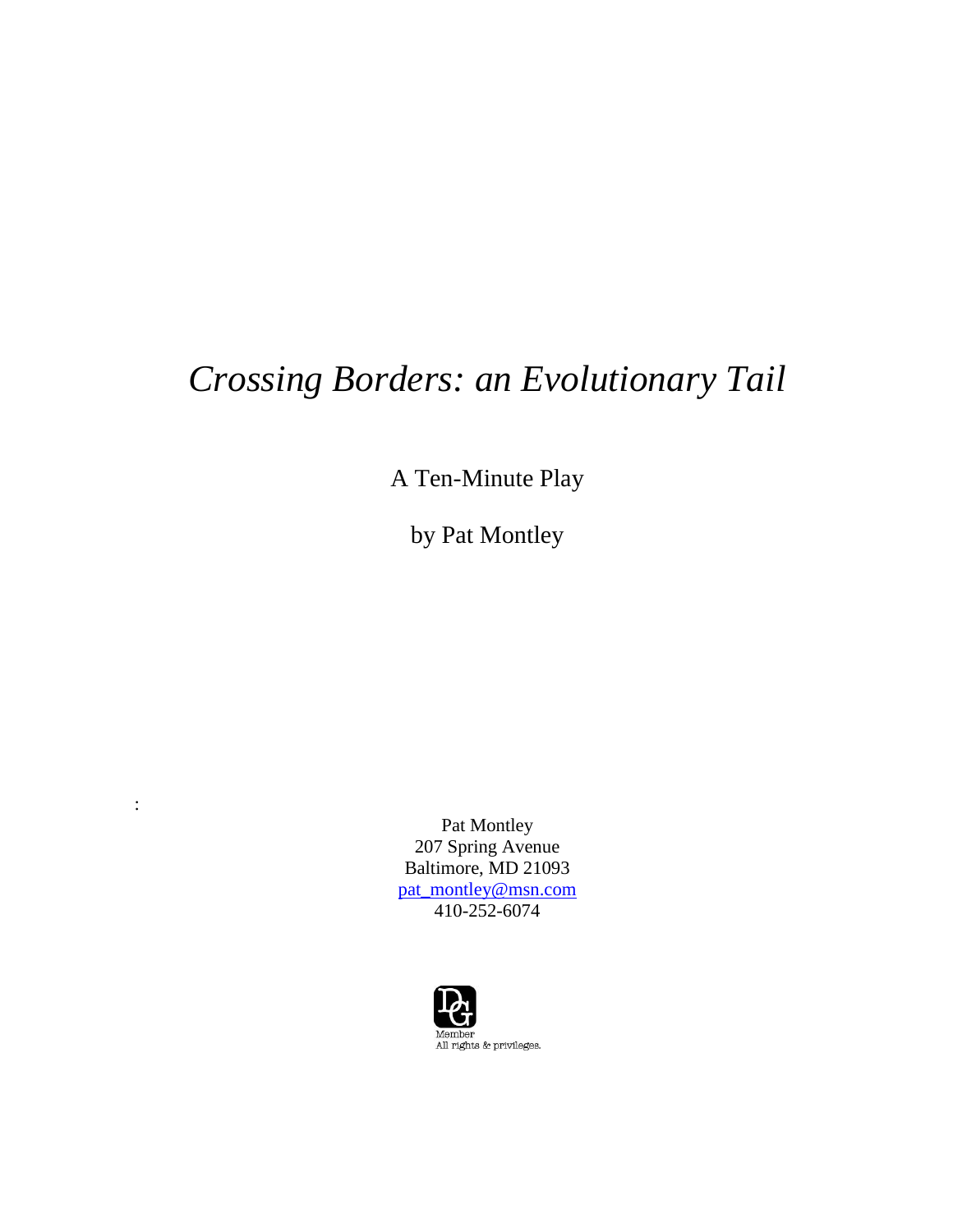# *Crossing Borders: an Evolutionary Tail*

# **Synopsis**

An intrepid, hopeful bookstore mouse tries to persuade timid parsonage mouse to move in with him and enjoy the perks of culture hanging out at Borders, but she resists leaving the parson and embracing a high-risk lifestyle.

# **Cast of Characters**

| <u>Izzy</u> | an endearing, self-made young bookstore mouse with big plans and<br>high hopes |
|-------------|--------------------------------------------------------------------------------|
| Mitzi       | a sweet, young, timid, innocent parsonage mouse                                |

#### **Scene**

Borders Bookstore: an open area between two bookshelves Now...but maybe not forever

# **Script History**

*Crossing Borders* was produced as part of the Estrogenius Festival at the Manhattan Theatre Source, NYC, in 2010, where it was voted "Best-of-Show." In both Adult and Youth versions, it was produced as part of the Summer Shorties Program by Turtle Shell Productions, NYC, in 2011 and 2012. It was published by CreateSpace in the anthology: *EstroGenius 2010: a Celebration of Female Voices.*

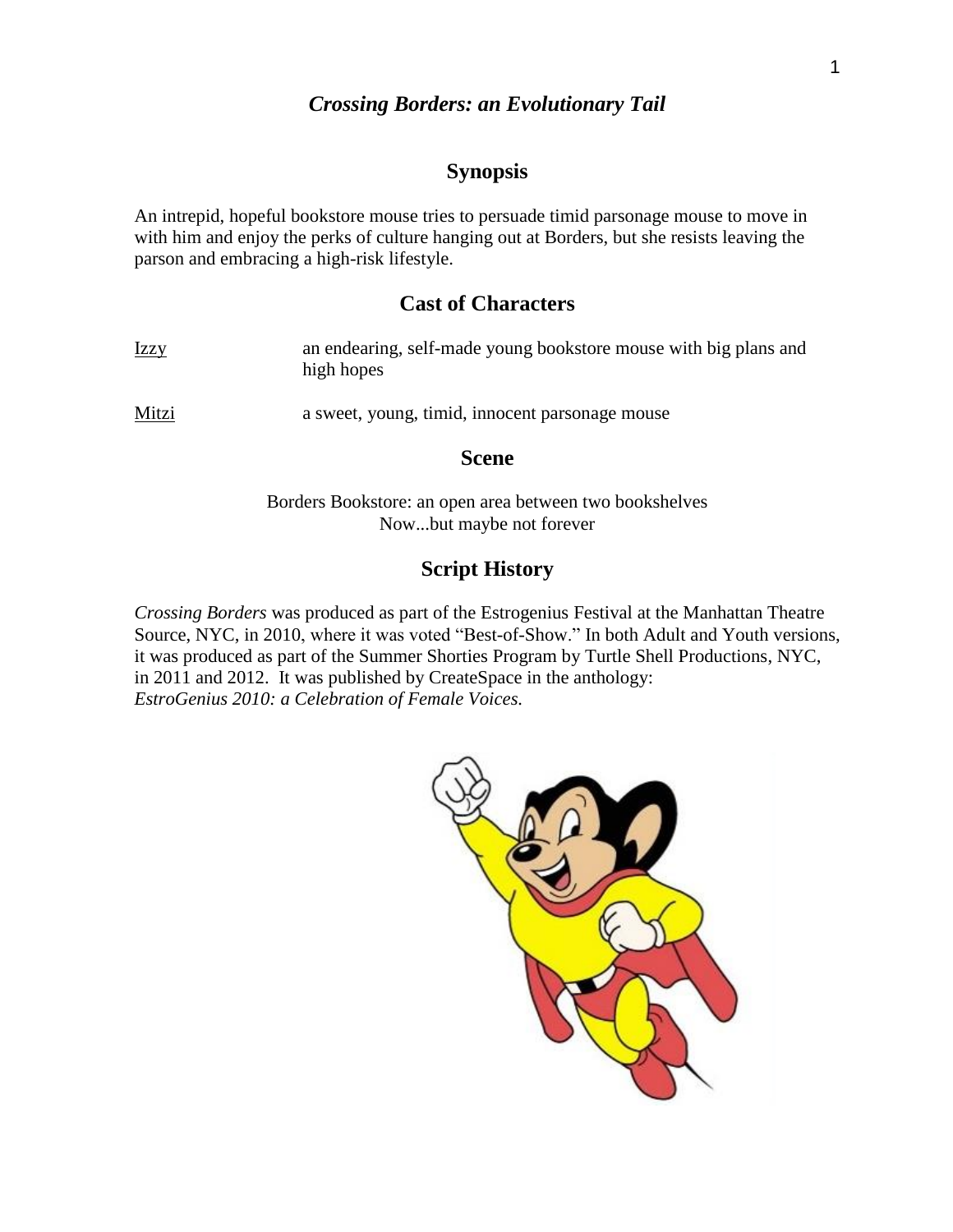| <b>SETTING:</b>                                                | Borders Bookstore: an open area between two<br>bookshelves.                                                                                                                                       |
|----------------------------------------------------------------|---------------------------------------------------------------------------------------------------------------------------------------------------------------------------------------------------|
|                                                                | Pre-curtain music: "Mighty Mouse" theme song. See:<br>http://www.youtube.com/watch?v=rsPa8QgGGkc                                                                                                  |
| AT RISE:                                                       | IZZY and MITZI poke their heads out, cautiously enter<br>and explore the area, then look towards the fourth wall.                                                                                 |
| So? How about it, Mitzi? Whadda ya see, Babe? Whadda ya think? | <b>IZZY</b>                                                                                                                                                                                       |
| It's scary.                                                    | <b>MITZI</b>                                                                                                                                                                                      |
| Why?                                                           | <b>IZZY</b>                                                                                                                                                                                       |
| All those people.                                              | <b>MITZI</b>                                                                                                                                                                                      |
|                                                                | <b>IZZY</b><br>Hey—they don't notice us. They're swilling their cappuccinos, checking their e-mail, reading<br>books they're too cheap to buy, talking about best sellers to impress their dates. |
| Dates? At Borders?                                             | <b>MITZI</b>                                                                                                                                                                                      |
| The economy.                                                   | <b>IZZY</b>                                                                                                                                                                                       |
| It's just thatwell, I'm not used to crowds.                    | <b>MITZI</b>                                                                                                                                                                                      |
| What crowds? It's<br>(Silently counts, pointing.)              | <b>IZZY</b>                                                                                                                                                                                       |
| nine people. Nine preoccupied people.                          |                                                                                                                                                                                                   |
| That's eight more than I'm used to.                            | <b>MITZI</b>                                                                                                                                                                                      |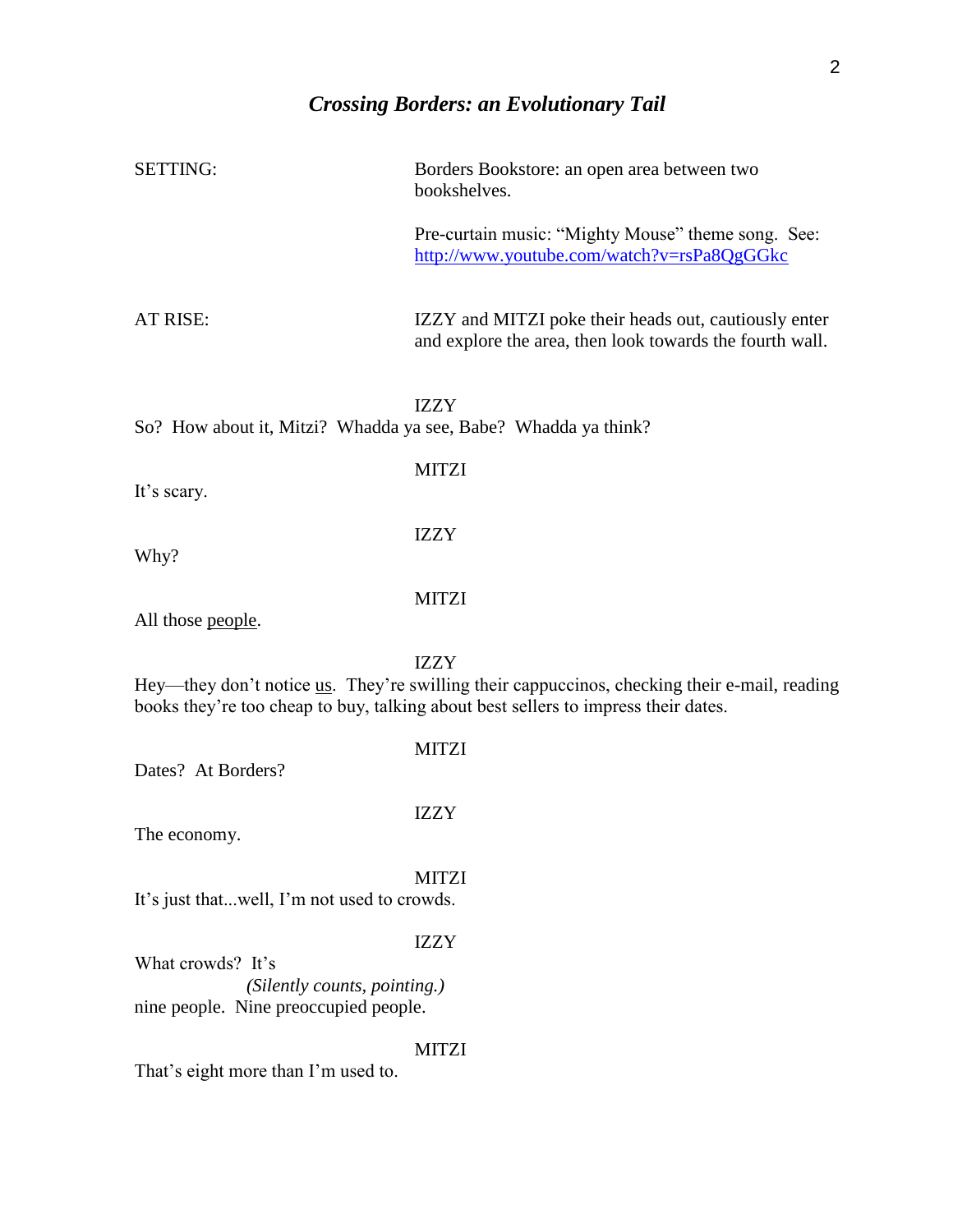That's what I've been telling you, Mitzi. Your situation is too...circumscribed. You don't want to spend the rest of your life as a country mouse.

# MITZI

I'm not a country mouse. I'm a parsonage mouse.

#### IZZY

Same diff.

# MITZI

The parsonage is not in the country. It's in the suburbs. Same as this mall.

# IZZY

But light years away. You live with some crotchety old coot who talks to himself and dribbles oatmeal down his dickey.

# **MITZI**

I live with an elderly Parson who practices his sermons out loud and feeds me quite generously.

Humph.

IZZY

**MITZI** 

I think you're jealous, Izzy.

# IZZY

Don't be sil—

*(Spots a crumb that has been dropped.)* Whoa! Hold on a sec. *(Runs to edge of stage,retrieves crumb, brings it to Mitzi.)* Here you go, Honey.

#### **MITZI**

*(Nibbling, disapproving.)* It's awfully sweet. What is it?

# IZZY

Well, they've already sold out of the pecan pie and the caramel mouse cake. So it's either the double fudge brownie, the chocolate chocolate chip cookie, the tiramisu special, or the creamy cheesecake.

# MITZI

This is your regular diet?

IZZY

Great, isn't it?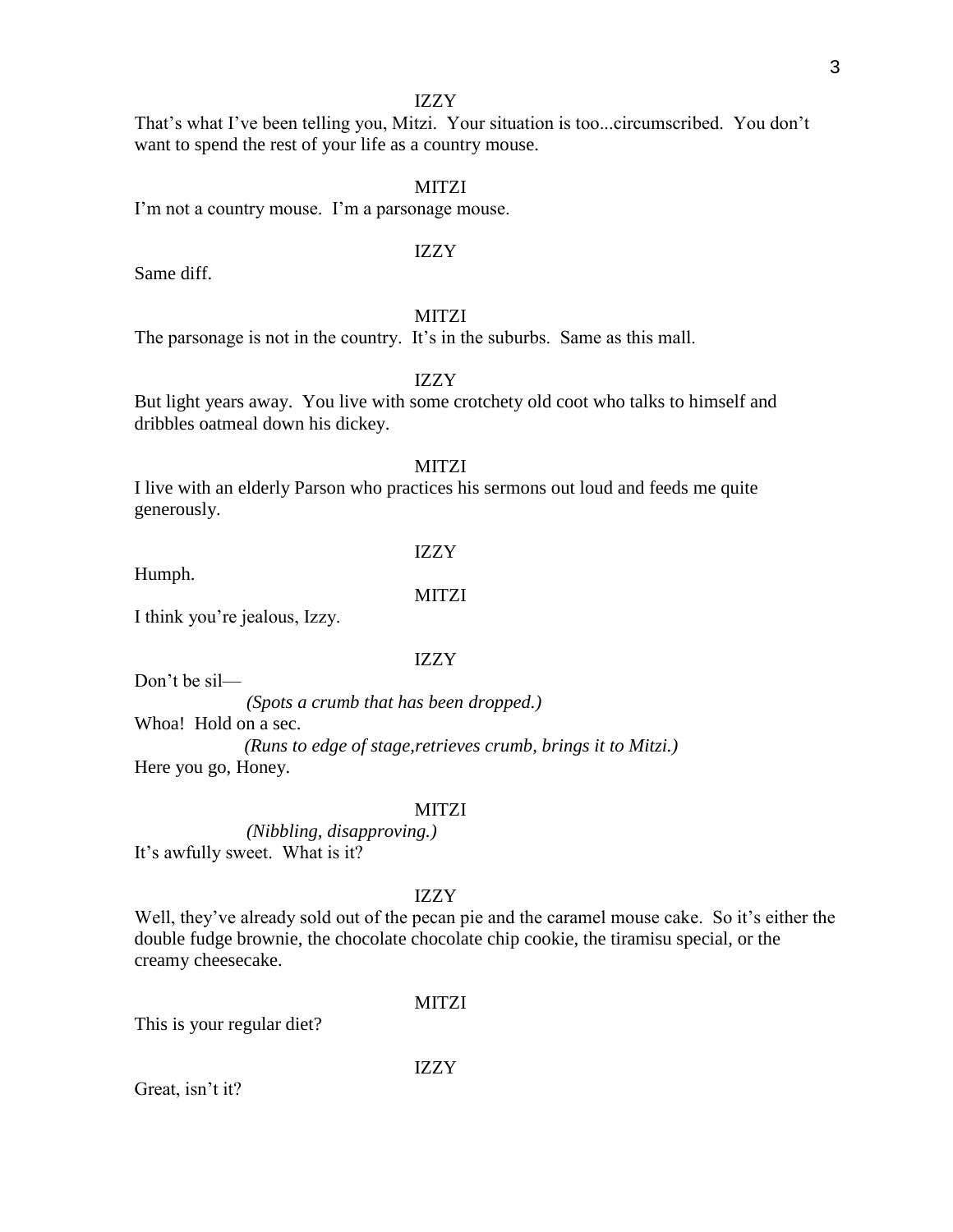#### MITZI

Not very healthy.

IZZY Enjoy it. Our life expectancy is two, three years tops.

MITZI

No!

IZZY

Afraid so.

# MITZI

How do you know that?

IZZY

I read it in Homemaker's Guide to Getting Rid of Rodents.

# MITZI

You can read?!

# IZZY

Yes. And someday...soon...when we have pups, I'll teach them to read. Wouldn't you like that? Oh, you'd be so happy living with me here in the bookstore, Mitzi. What do you say?

How did you learn to read?

IZZY

**MITZI** 

I hung out in the children's section. When parents would read to their kids, I'd hide someplace where I could see the book so I'd hear what sound went with each of those funny little shapes on the page.

#### **MITZI**

Where did you hide?

IZZY

Oh, different places...on the back of the chair...in the folds of a scarf...one time in a mother's hair.

# **MITZI**

Ooooh!! How brave you are!

# IZZY

We have to take risks for education, Mitzi. That's what I'm telling you: it's a great, big world. Bigger than your parsonage.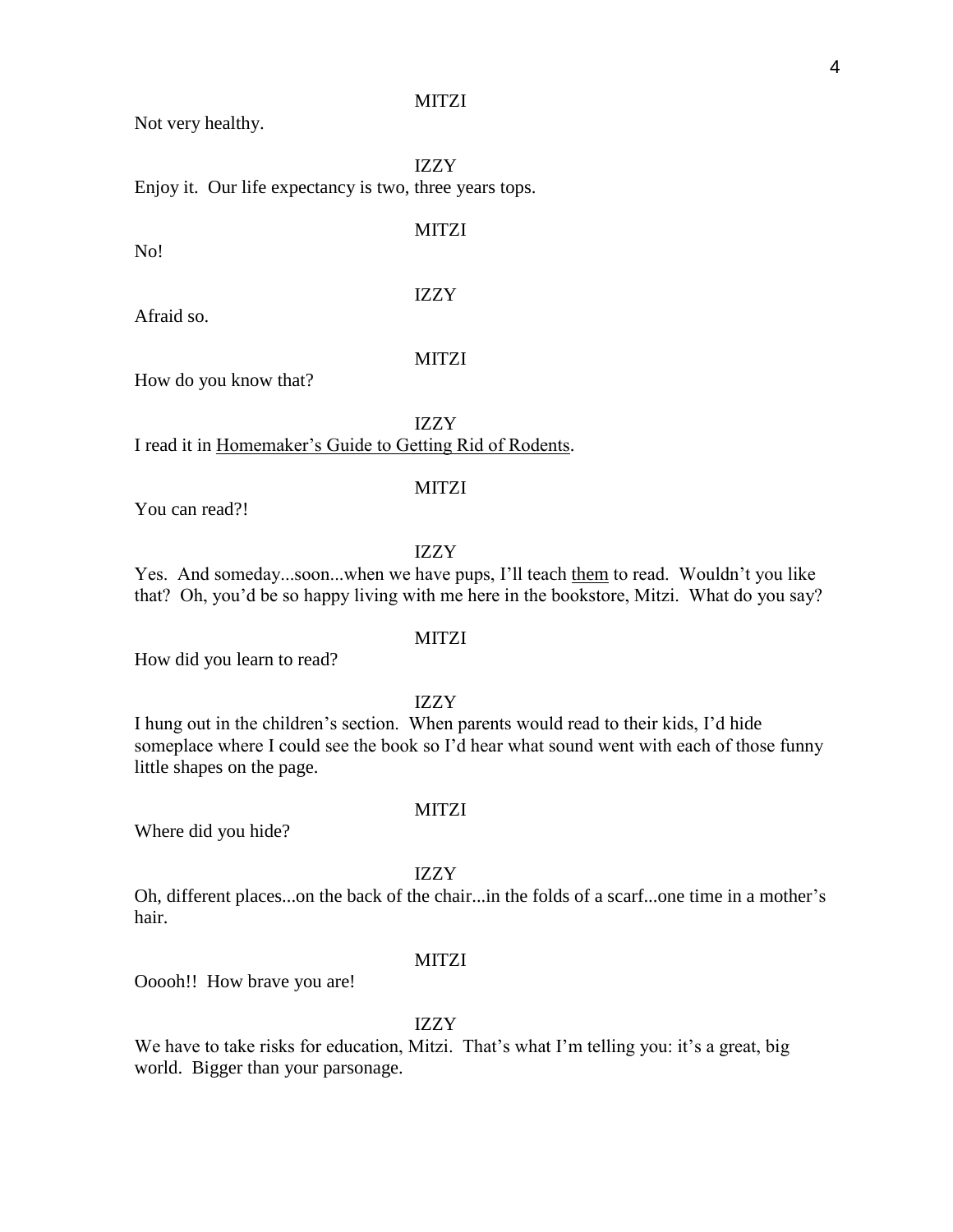# MITZI

Why didn't I think of that? I could have learned to read too. I could've hidden under papers on the Parson's desk while he was practicing his sermons out loud and—

#### IZZY

I don't think so. You can't cut your reading teeth on theology. I mean you really have to learn "'A' is for apple" before you can take in "'E' is for eschatological."

# **MITZI**

*(Sighs.)*

Too late for me now.

# IZZY

No! Don't say that, Mitzi. "Hope is the thing with feathers/ that perches in the soul, and sings the tune without the words, / and never stops at all."

#### MITZI

What?

# IZZY

Emily Dickenson. Poetry section. Come on, I'll show you her picture.

*(Scurries towards bookcase on other side of stage.)*

# **MITZI**

*(Calling after him.)*

No—wait!

*(But IZZY is already there. MITZI points to fourth wall, whispers across the divide.)*

What about...them?

IZZY

I told you: they've got other things on their minds. Come on! *(MITZI makes a run for it, arrives safely.)* There. Nothing to it, right?

#### MITZI

Can you hear my heart pounding?

# IZZY

Because of my irresistible pheromones. *(Sniffs and smooches.)* Maybe we should take a little break and—

#### MITZI

No! There's no privacy here!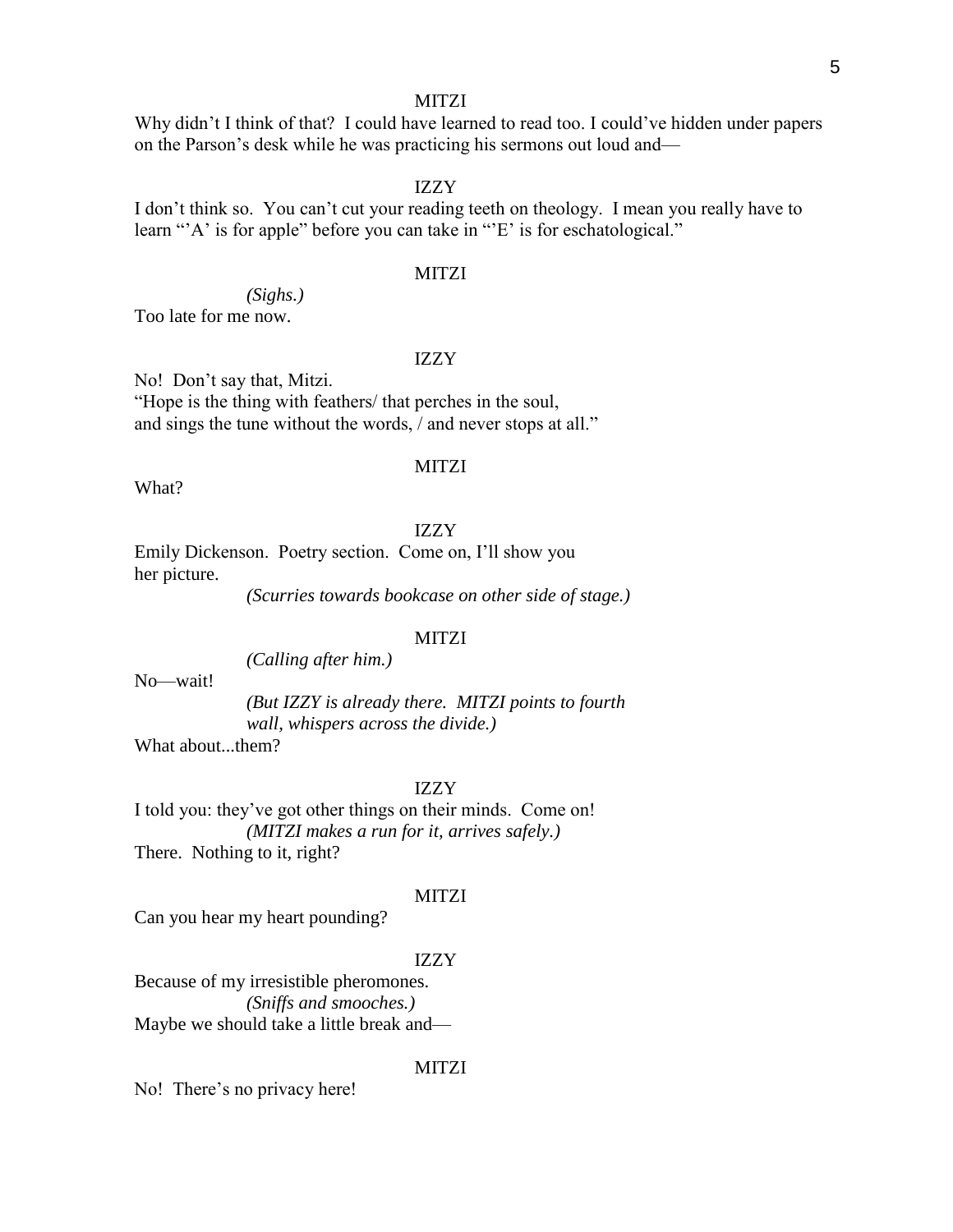I've got a nice little nest in Periodicals. Shredded paper. It's just around the next—

# **MITZI**

This is not the time to—

IZZY

Okay, okay. But that's just what I'm telling you. If you lived here, we could do it any time we want. I wouldn't have to scurry up the road to the parsonage and you wouldn't have to—

#### MITZI

He'd miss me.

# IZZY

Come on. That can't be true.

MITZI

It is. He cares about me. Why else would he feed me?

#### IZZY

He doesn't "feed" you. He's a sloppy old geezer who drops his food all over the floor. He doesn't "care about" you.

# **MITZI**

Then why doesn't he get a cat? Or call the exterminator?

# IZZY

Because he doesn't know you're there!

# **MITZI**

*(Gasps, cut to the quick, then pulls herself together.)* He needs me to practice his sermons on.

IZZY

Oh yeah. What? You give him, like...feedback? You do the Saturday-night critiquing thing?

# MITZI

Sometimes, Izzy, you can be so cruel. *(IZZY walks away, tries to pull himself together, returns.)*

# IZZY

I'm sorry, Mitzi. Maybe you're right. Maybe I am jealous. I mean I don't get it. After all, he's only...

*(With controlled disgust.)*

#### human.

#### **MITZI**

Maybe that's it. Maybe I feel sorry for him.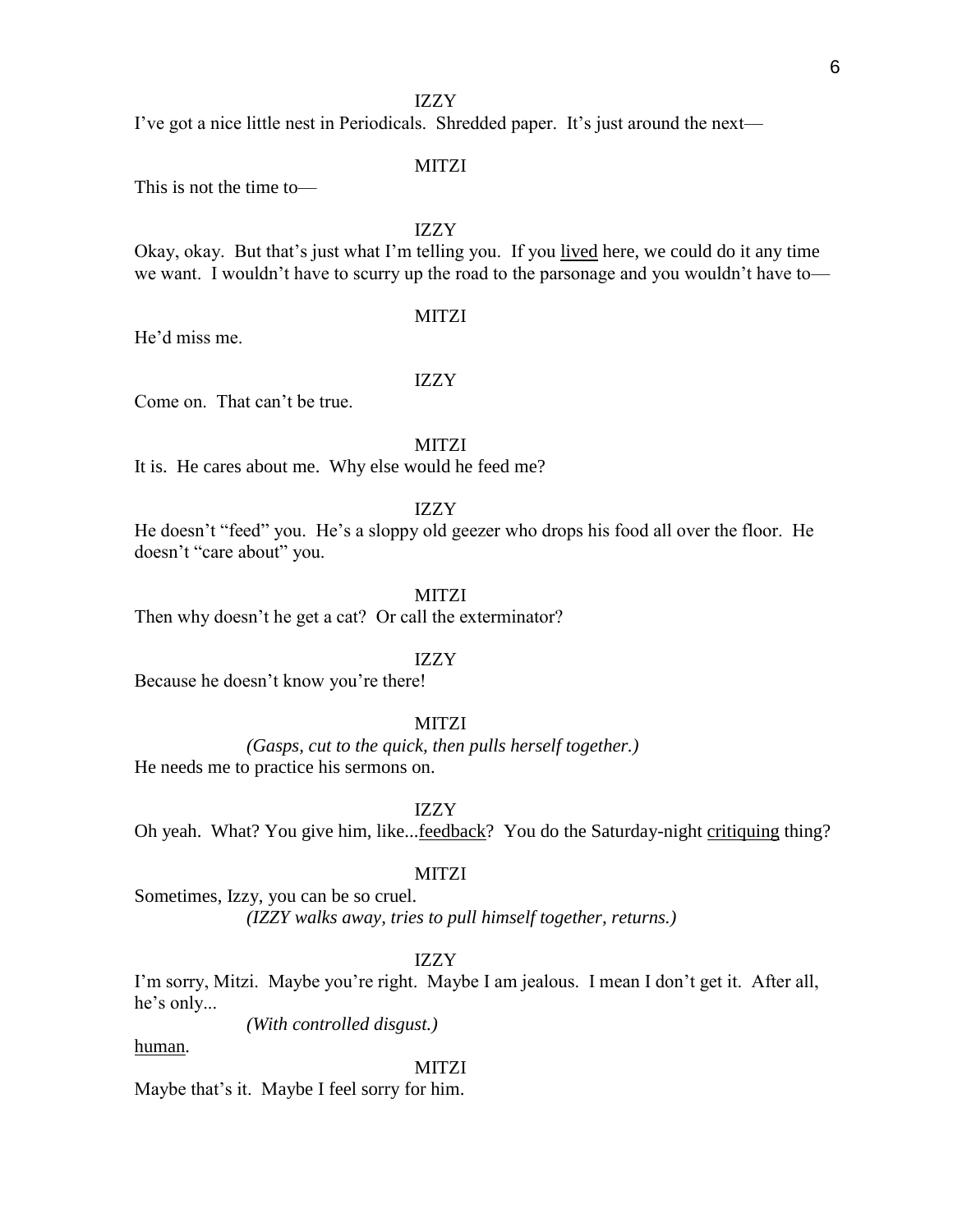Why would you...how could you choose him over me. After all, I'm a mouse. Your mouse. I could be your hero if you'd let me. I could be your Mighty Mouse. Oh, Mitzi, there's so much I want to share with you. I have such high hopes for our pups. I'm going to— *(Sound of approaching heavy footsteps.)*

# MITZI

Look! That clerk with the arm-load of books. She's coming this way!

*(They duck behind the bookcase. We hear a loud thwack of a heavy book falling to the floor. IZZY comes back out.)*

# IZZY

It's okay. Coast is clear.

#### MITZI

*(Coming back out.)* I can't do this, Izzy. It's too...unnerving. I'm going home. *(Starts off.)*

### IZZY

Wait! You haven't heard my plan!

# **MITZI**

What plan?

#### IZZY

Well, um...the University is sponsoring a big exhibit on Charles Darwin. Everybody's celebrating evolution.

**MITZI** 

I'm not sure the Parson is celebr—

IZZY

Okay, okay, almost everybody.

MITZI

What's that got to do with us?

# IZZY

The book store is having a giant display of his books. That was one of them we barely escaped. Some actor from the Theatre Department is doing a one-man show here about his life and then they're hoping to sell a gazillion copies of On the Origin of Species.

MITZI

So?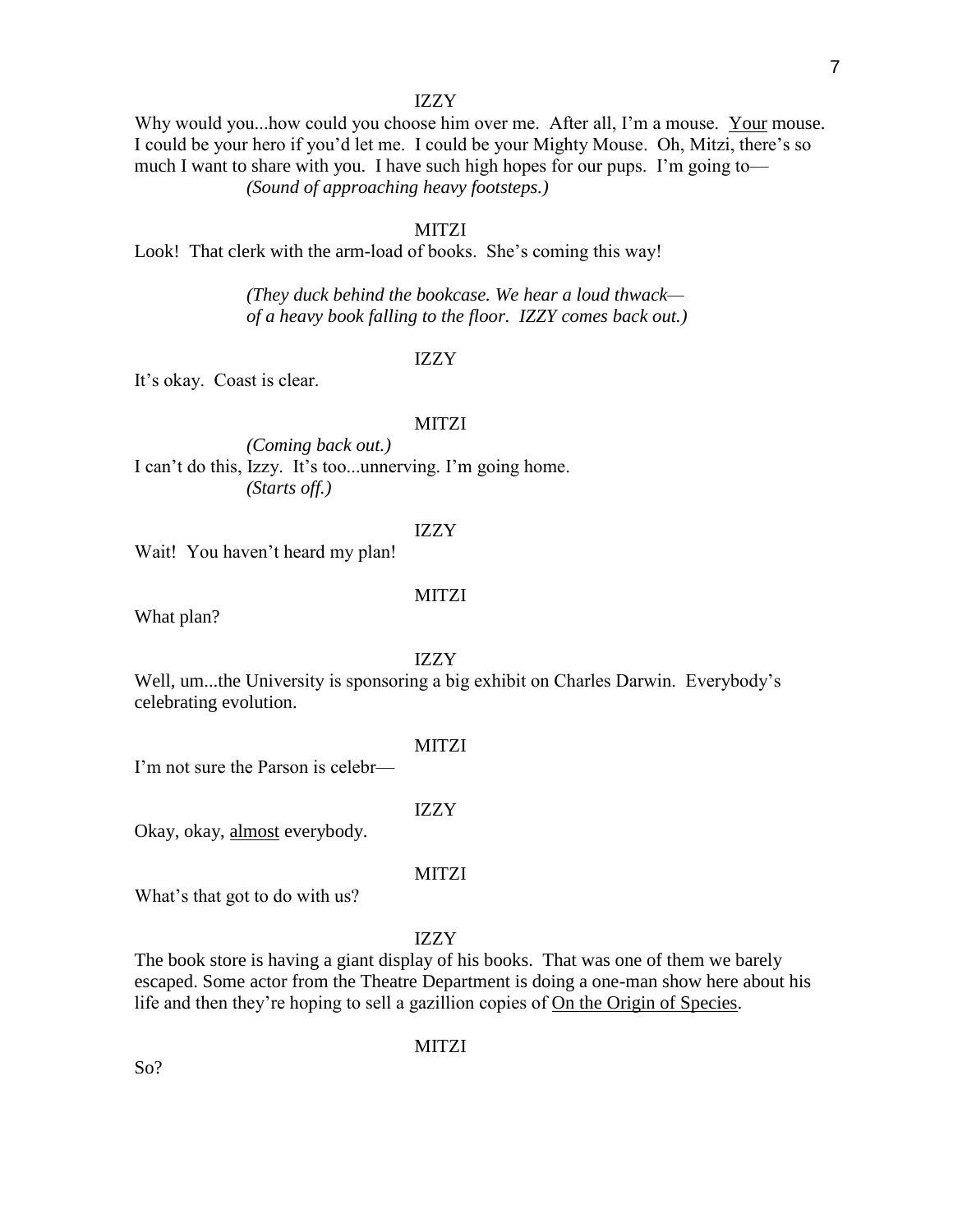So I've been doing some serious research.

# **MITZI**

And?

# IZZY

Well, it seems humans and mice had a common ancestor—the therapsid.

# MITZI

When was this?

# IZZY

About sixty-two million years ago. Or maybe it was two hundred million years ago. Anyway, it's all there on the Tree of Evolution. You'll see a big picture of it when they do the display.

# MITZI

And I should care about this because?

IZZY

Because I'm going to figure out where they went wrong.

# **MITZI**

The humans?

# IZZY

Yes! I'm going to find out why they branched off in the wrong direction, why they lost their tails and common sense and became carnivores and killers and capitalists, and why we're so much smarter, and kinder, and…cuter.

*(Chucks MITZI under the chin.)*

# MITZI

So what happens then? When you find out why they "branched off in the wrong direction"?

# IZZY

I fix 'em.

#### **MITZI**

How?

#### IZZY

I haven't worked out the details, but I'm going to build a time machine and go back to the therapsid era and make the humans branch off with us. Wanna come?

**MITZI** 

Whooa! I'm not cut out for this craziness. Maybe I'm just a coward, but safety and security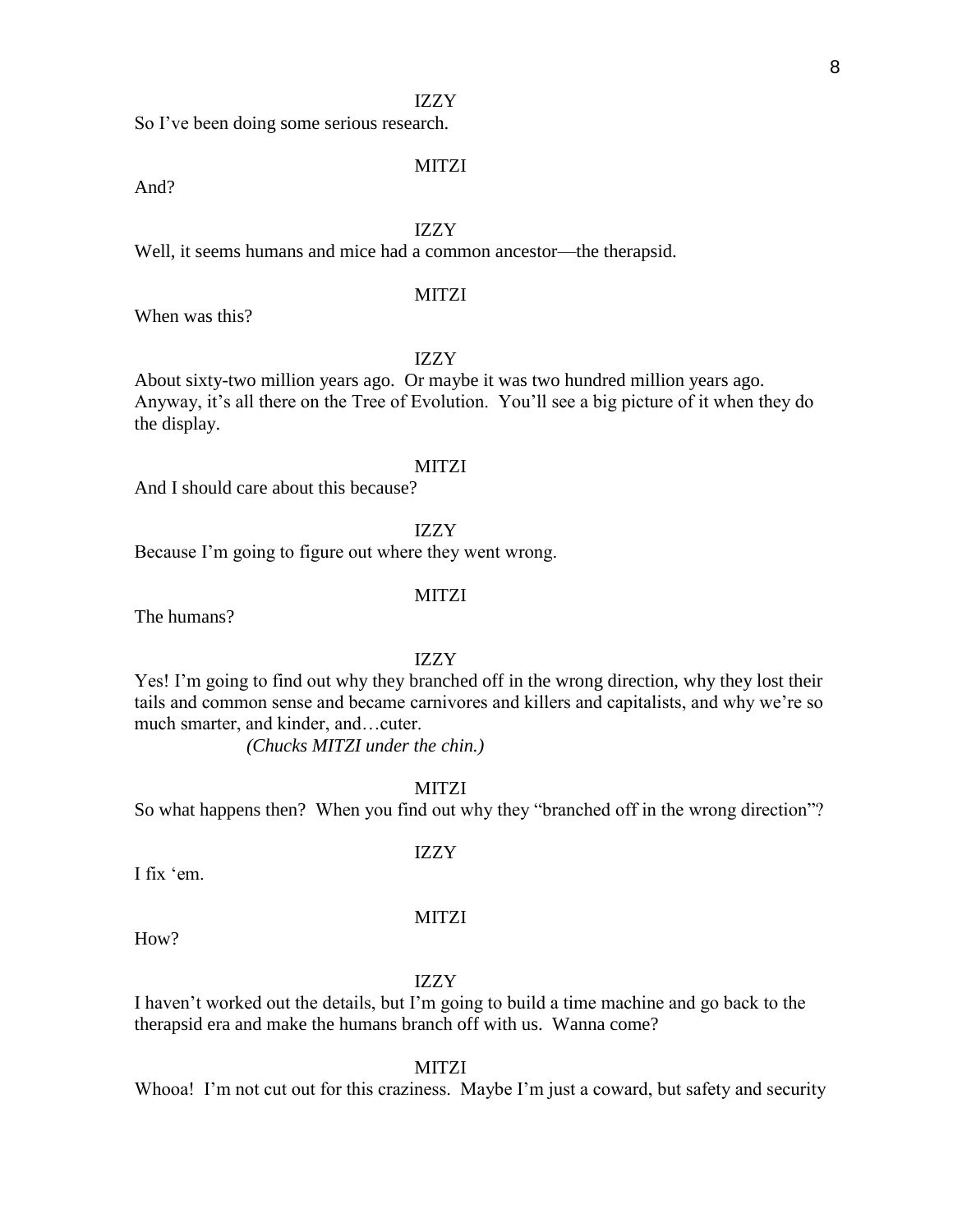# MITZI *(Cont.)*

are important to me. I'm not a risk taker, Izzy. That's you—it's not me.

# IZZY

But that's exactly why we're a perfect match. Our offspring will have the best combination of genes.

# **MITZI**

That won't matter if they're crushed to death, will it?

# IZZY

I'll protect you, Mitzi. If you could just believe in me...believe in us. We can do it! Yes we can!

# MITZI

Can do what?

# IZZY

Have a wonderful life together here...read poetry out loud to each other, teach our pups to read, have a life of the mind, make a contribution to Mouse Society.

#### MITZI

But I already have a life of the mind. The Parson's sermons are very stimulating.

# IZZY

He comes here every Monday, you know. Picks up a mystery and reads it in the Café while he eats a double fudge brownie. Crumbs all over the place. You could keep an eye on him. Not like you'd be deserting him.

# **MITZI**

Is that the truth?

#### IZZY

Would Mighty Mouse lie?

#### MITZI

I'm sorry, Izzy. There are just too many humans here. They're dangerous. And they don't like us.

# IZZY

Humans are still evolving. They haven't yet mastered the art of peaceful coexistence.

# **MITZI**

Exactly.

#### IZZY

But they're making progress. Starting to think bi-partisan, to cross the aisle, get past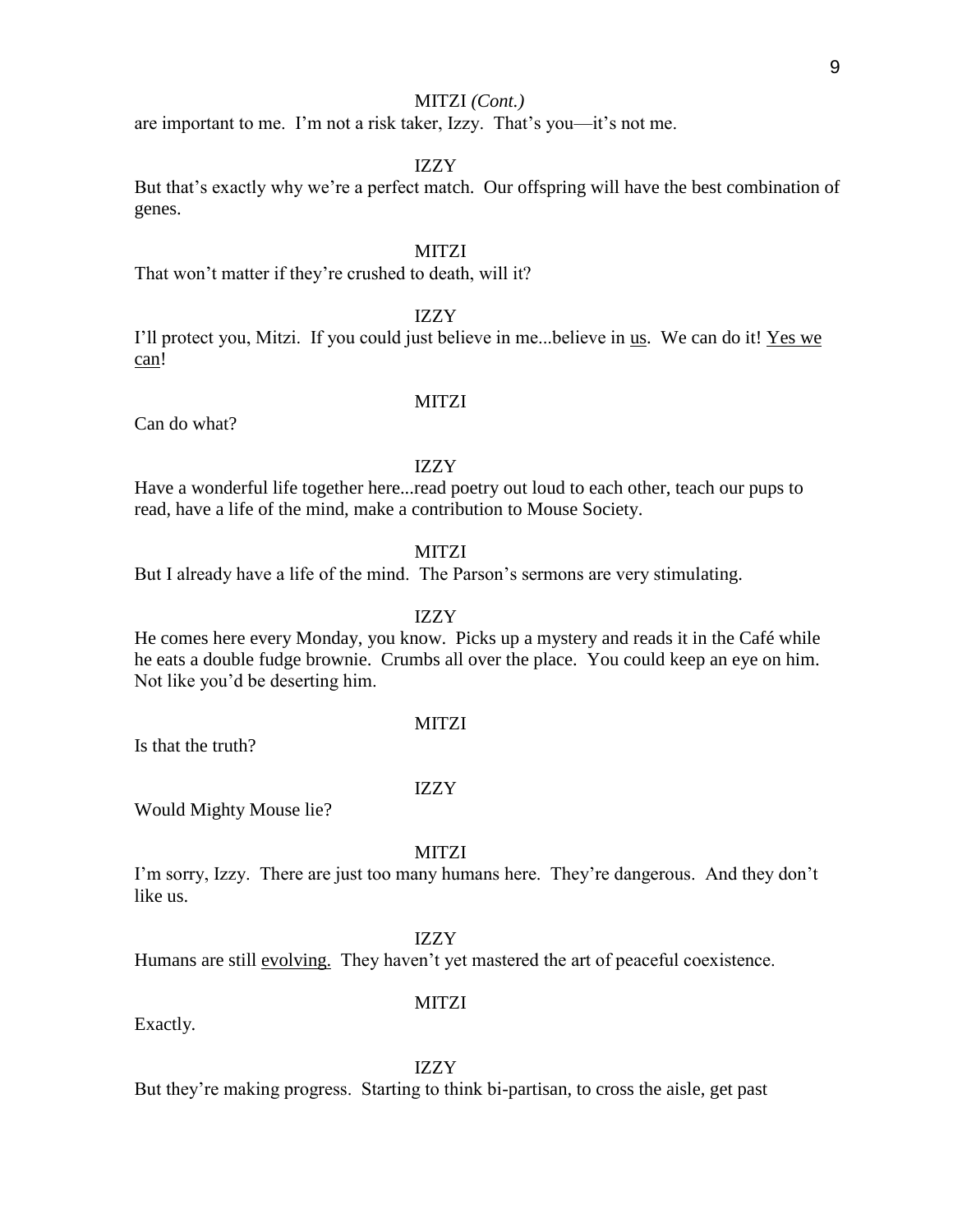# IZZY *(Cont.)*

speciesism. We just gotta have hope, Mitzi.

# **MITZI**

I got hope. I got hope the Parson will spill half his dinner every night.

# IZZY

That's not hope. That's assurance.

# **MITZI**

I like assurance better.

# IZZY

Hope isn't a passive thing. It isn't sitting around waiting for someone else to make your life better. It's doing something—risking something—to improve your life and your children's lives.

# **MITZI**

Risk is highly overrated, Izzy, especially for someone who has a litter of seven pups every three months.

# IZZY

But if you had them here, Mitzi, I'd be able to help you protect them and take care of them.

### MITZI

If I had them here, in a year there'd be thirty of us crossing this aisle, all depending on these stingy, caffeine-addicted sugar-holics for a few pathetic crumbs.

# IZZY

What about the life of the mind?

#### MITZI

You don't need me for that.

### IZZY

But I do! What's the point of reading philosophy and writing poetry if there's no one to share it with?

#### **MITZI**

You write poems? *(He shrugs a "sort of.")* Did you ever...write one for me?

# IZZY

*(Lying.)* Well...um...sure.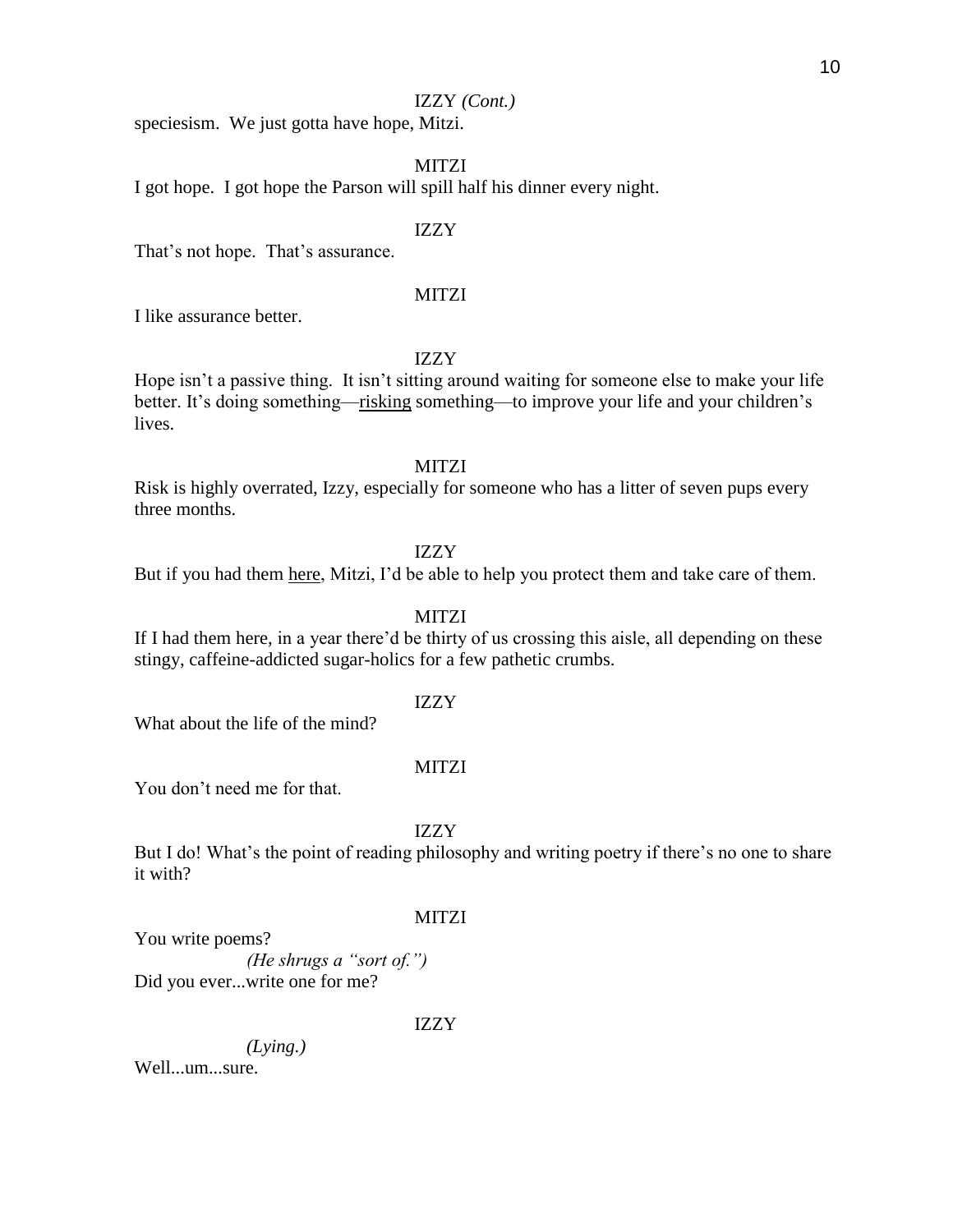# MITZI

Oh! Recite it for me—please! Poetry should be heard not read.

# IZZY

Now?

# MITZI

Why not?

# IZZY

Um...okay...let's see...here goes. She...uh… *(Gets idea.)* she bolts in beauty like the night of cloudless climes and starry skies and all that's best of dark and bright are in her tail, her ears, her eyes.

# MITZI

Oh, Izzy, I do love you! *(She throws her arms around IZZY. They rub whiskers. He emits high-pitched squeaks.)*

# IZZY

So, um, you'll stay here with me then?

### MITZI

*(Suddenly pulling back.)*

Oh! Yummy!

*(She darts to other side of stage, sniffing.)*

# IZZY

What is it? Where are you going?

# **MITZI**

I smell...it must be just over here—I smell…yes, yes, it is! Peanut butter! *(Bolts offstage.)*

# IZZY

*(Running after her.)* No! Wait! Mitzi—don't!

*(Blackout.)*

*End of play*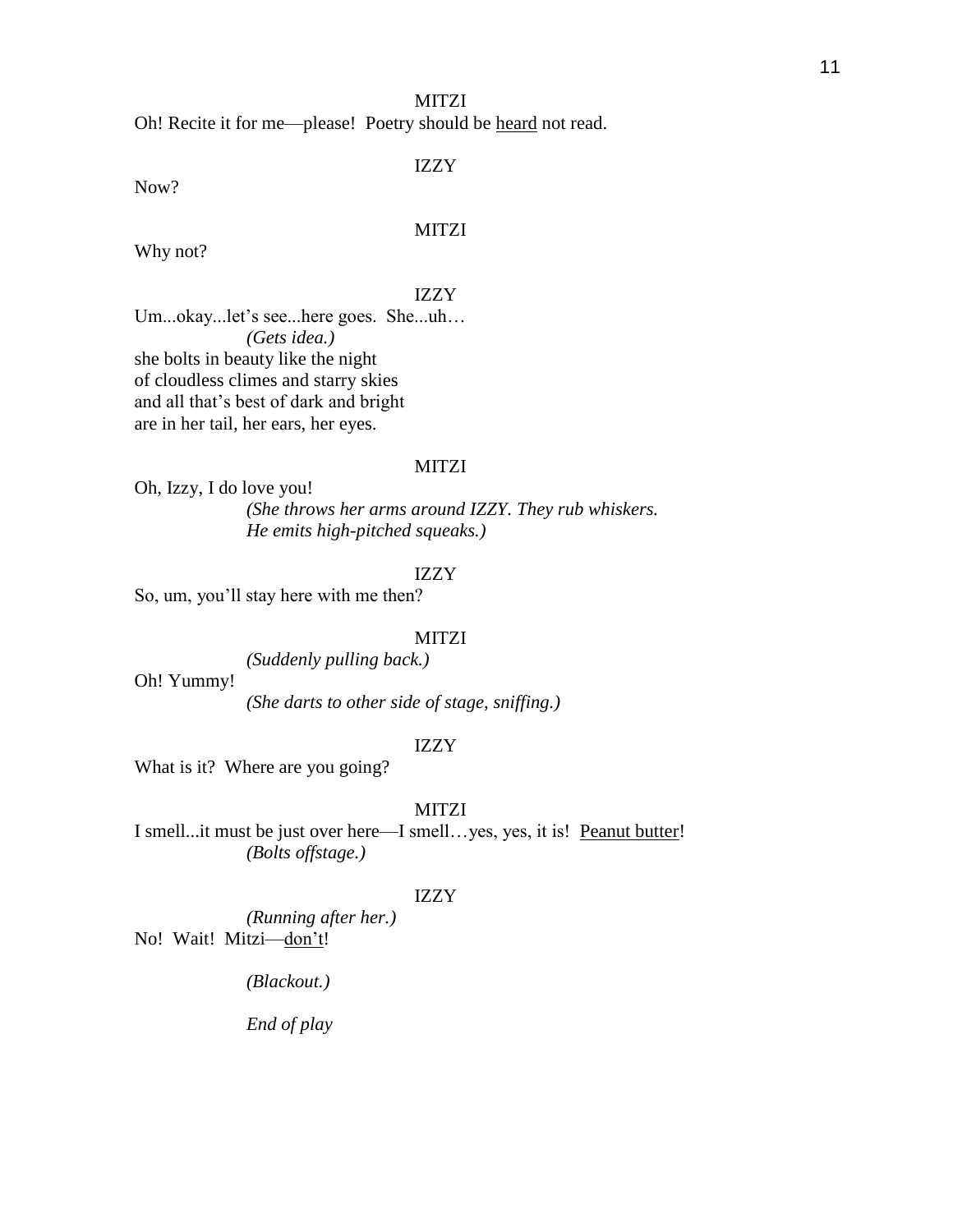# *The Competent Heart*

A 10-Minute Play

by Pat Montley

Pat Montley 207 Spring Ave. Baltimore, MD 21093 (410) 252-6074 pat\_montley@msn.com

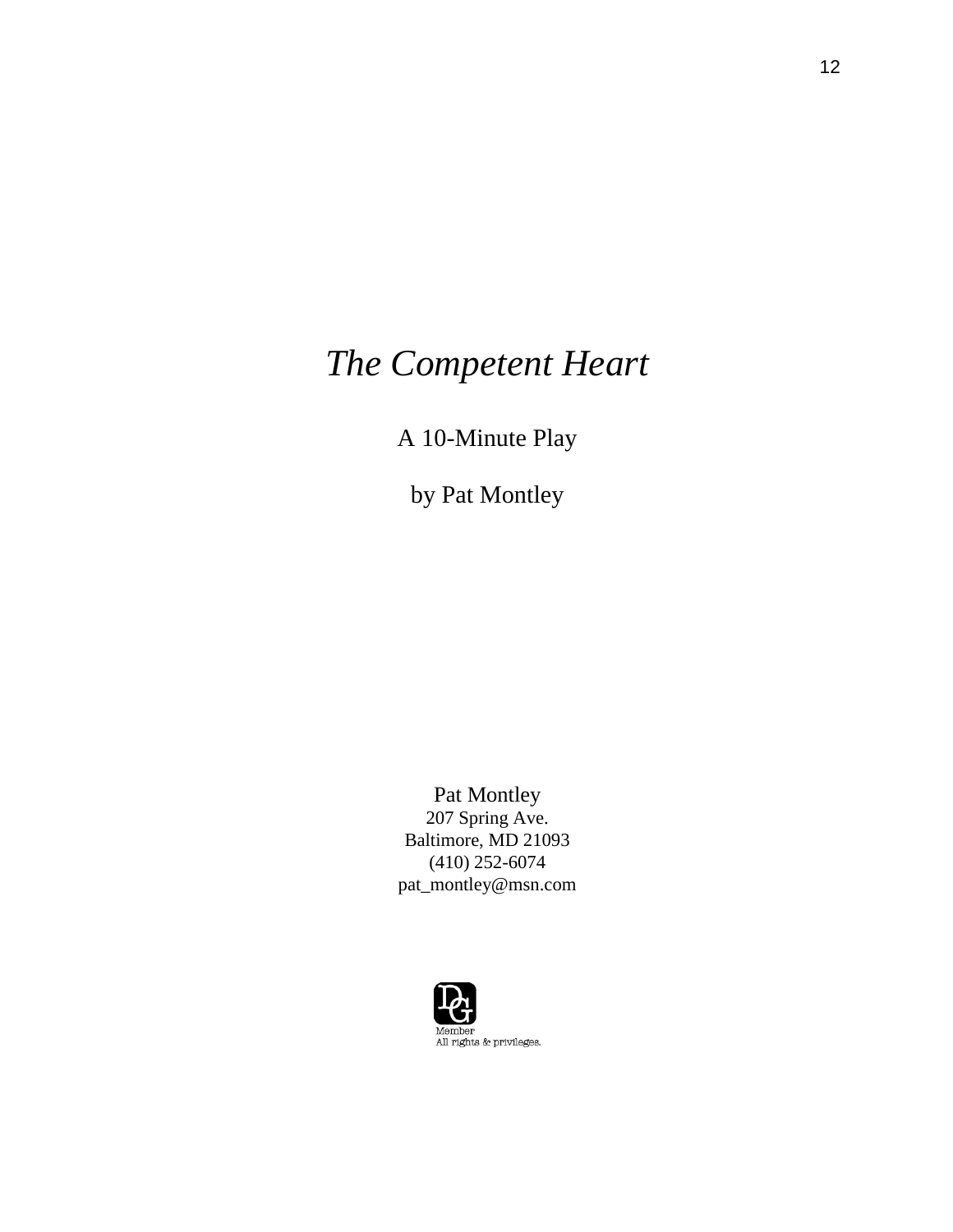# *THE COMPETENT HEART*

# **Synopsis**

A customer enters a bookstore and—in the hope of pleasing her/his less-than-satisfied Significant Other—asks the proprietor for advice on becoming a competent person. The proprietor (clearly a Trivial Pursuits champion) offers advice and self-help books on medicine, home repairs, and plant care. The customer is awed, but questions the definition of competency with an Emily Dickinson poem. The proprietor's response provides a revelation.

Note: Neither the sex nor the age of either character is indicated in the script.

# **Cast of Characters**

Terry: the proprietor; any age; a very competent pragmatist

Chris: the customer; any age; a less-than-competent romantic

# **Setting**

An intimate bookstore. The present.

# **Script History**

*The Competent Heart* was a final finalist in the Actors Theatre of Louisville 10-Minute Play Contest, was given a reading at the Women's Project in Ft. Lauderdale, FL, and productions at the Women's Project at Theatre Project in Baltimore and Love Creek Productions in NYC. It is published by Dramatic Publishing in *25 in 10: Twenty-Five Ten-Minute Plays.*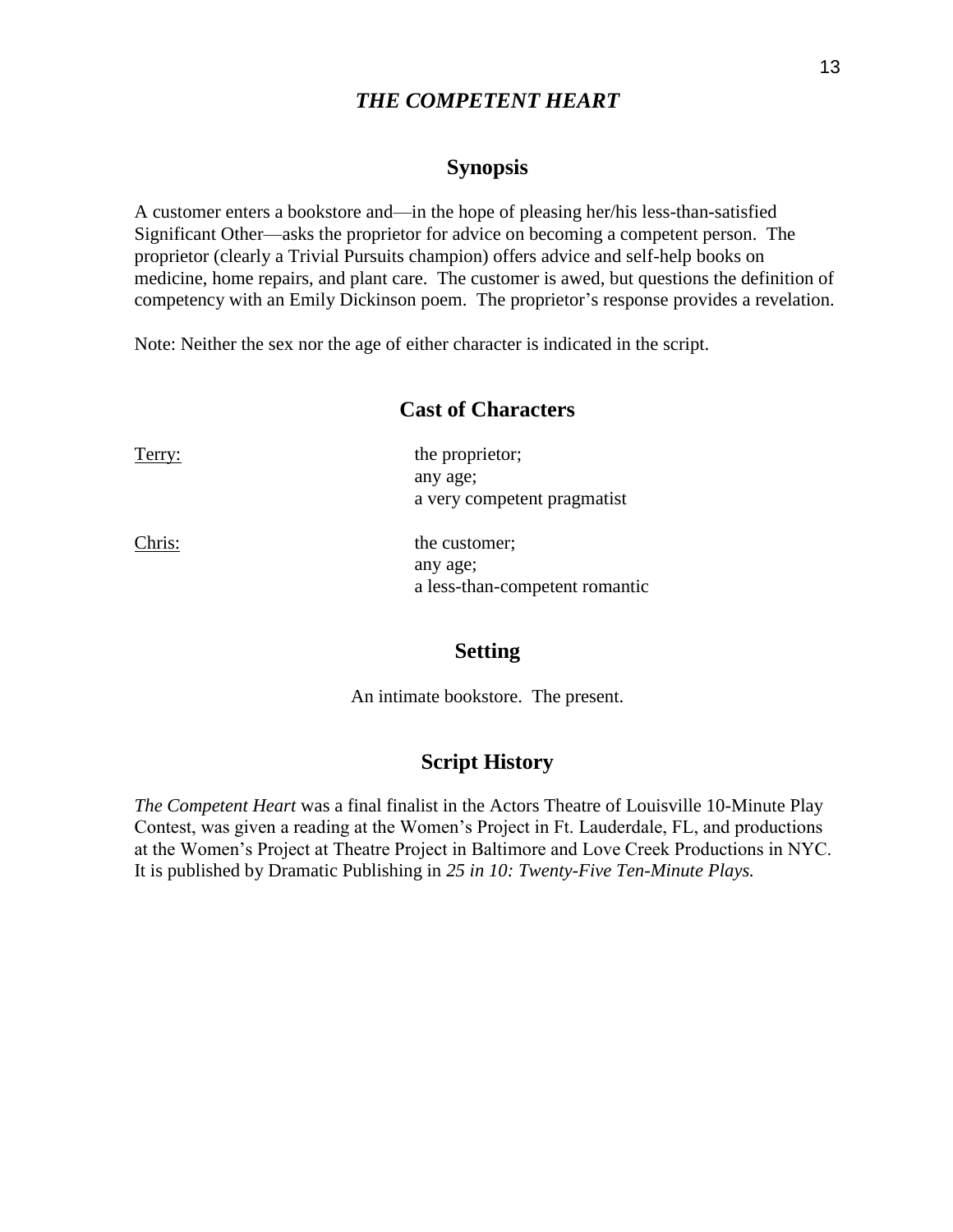# *The Competent Heart*

| <b>SCENE:</b>                                             | Lights up on the back wall of a bookstore. TERRY, the<br>proprietor, is shelving books. CHRIS, the customer,<br>approaches, browses through the books in one<br>bookcase. |
|-----------------------------------------------------------|---------------------------------------------------------------------------------------------------------------------------------------------------------------------------|
| May I help you?                                           | <b>TERRY</b>                                                                                                                                                              |
| I want to be a competent person.                          | <b>CHRIS</b>                                                                                                                                                              |
| Excuse me?                                                | <b>TERRY</b>                                                                                                                                                              |
| My significant other is tired of being the competent one. | <b>CHRIS</b>                                                                                                                                                              |
| Your significant other?                                   | <b>TERRY</b>                                                                                                                                                              |
| Mypartner.                                                | <b>CHRIS</b>                                                                                                                                                              |
| I see.                                                    | <b>TERRY</b>                                                                                                                                                              |
| Do you?                                                   | <b>CHRIS</b>                                                                                                                                                              |
| So you thought                                            | <b>TERRY</b><br>(Referring to case where CHRIS has been browsing.)                                                                                                        |
| you'd try poetry.                                         |                                                                                                                                                                           |
|                                                           | <b>CHRIS</b><br>I always go to the poetry section first. That's how I tell if it's a good bookstore.                                                                      |
| Andis it?                                                 | <b>TERRY</b>                                                                                                                                                              |

CHRIS You have the Singleton translation of Dante.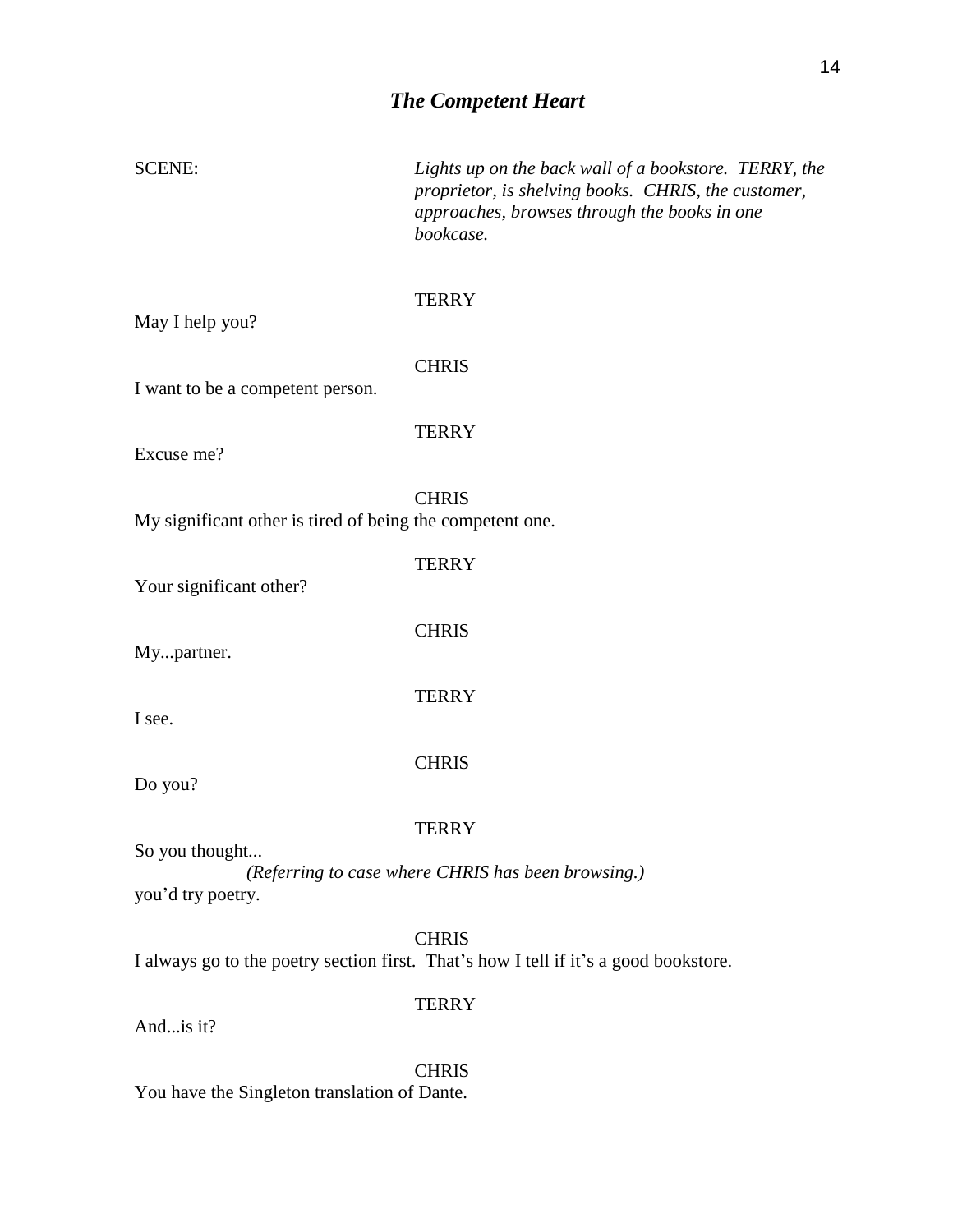Yes.

# **CHRIS**

The Sayers is better.

# **TERRY**

The Singleton is more faithful to the original.

# **CHRIS**

But it isn't even in verse. Anybody can translate. It takes another poet to translate into *terza rima.* 

**TERRY** 

Some people don't want to read "another poet." They want to read Dante.

# CHRIS

*(With disdain.)* 

In prose?

# **TERRY**

*(Conceding.)* The Sayers is out of print.

**CHRIS** 

Ah.

*(Beat.)* 

**TERRY** 

What kind of competence are you looking for?

CHRIS

I'm not sure. Remember it isn't my idea.

# **TERRY**

*(Inviting.)* 

Speculate.

# **CHRIS**

Well...perhaps omniscience... *(Beat.)*  though I don't think omnipotence is expected.

**TERRY** 

That must be a relief.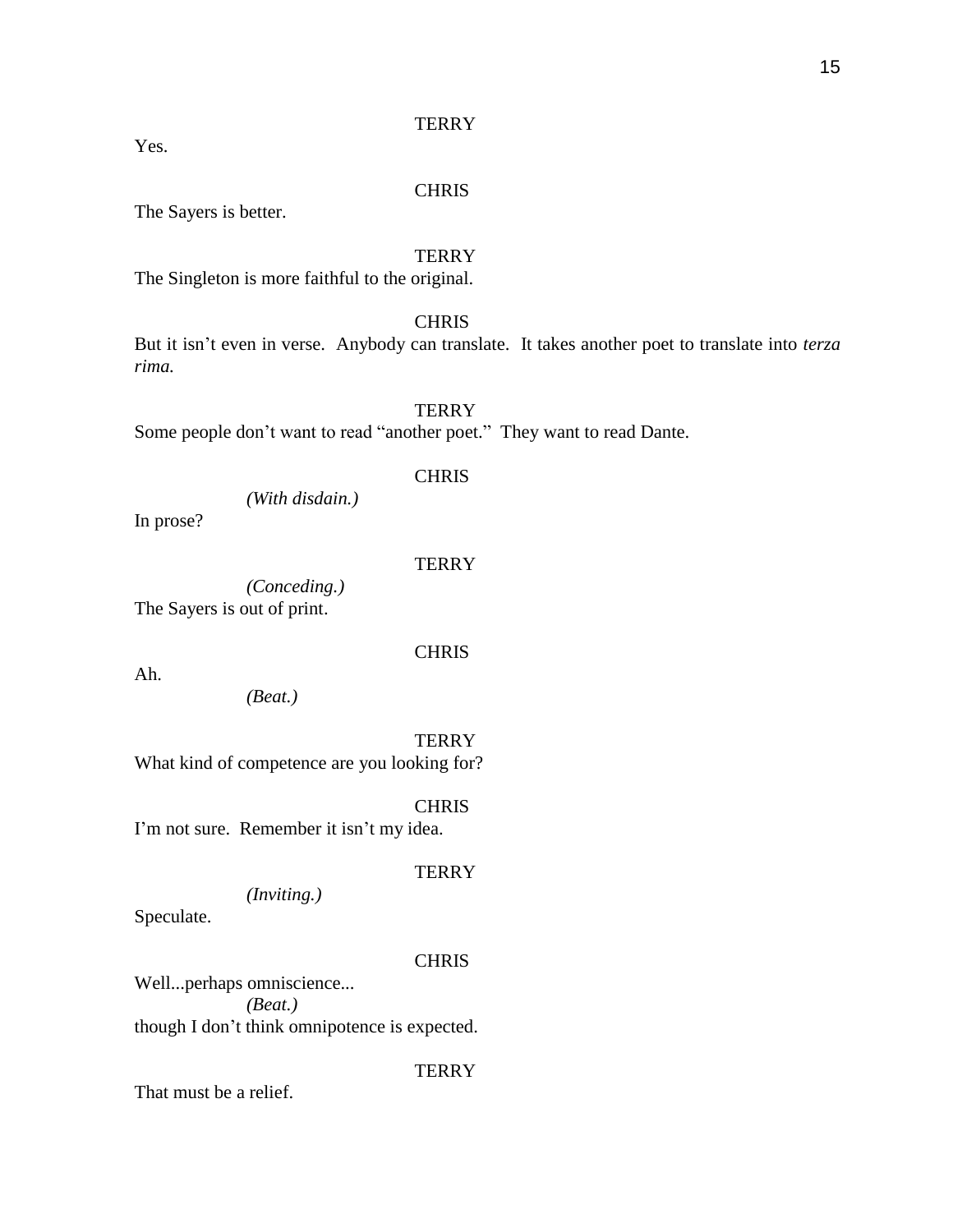# CHRIS

Yes...something short of that.

# **TERRY**

How short?

CHRIS Somewhere between helpless and all-powerful.

**TERRY** Do you want to be...capable, adequate, satisfactory?

# CHRIS

At least.

# **TERRY**

Efficient, productive, on top of things?

# **CHRIS**

Probably.

# **TERRY**

Authoritative, imperative, controlling—

# **CHRIS**

Definitely not.

# **TERRY**

**TERRY** 

Good. Now we've settled on degree. How about field of activity?

**CHRIS** That's a hard one. I think the disappointment is pretty...universal.

Whose?

My significant other's.

**TERRY** 

**CHRIS** 

**CHRIS** 

Are you sure?

It felt that way to me.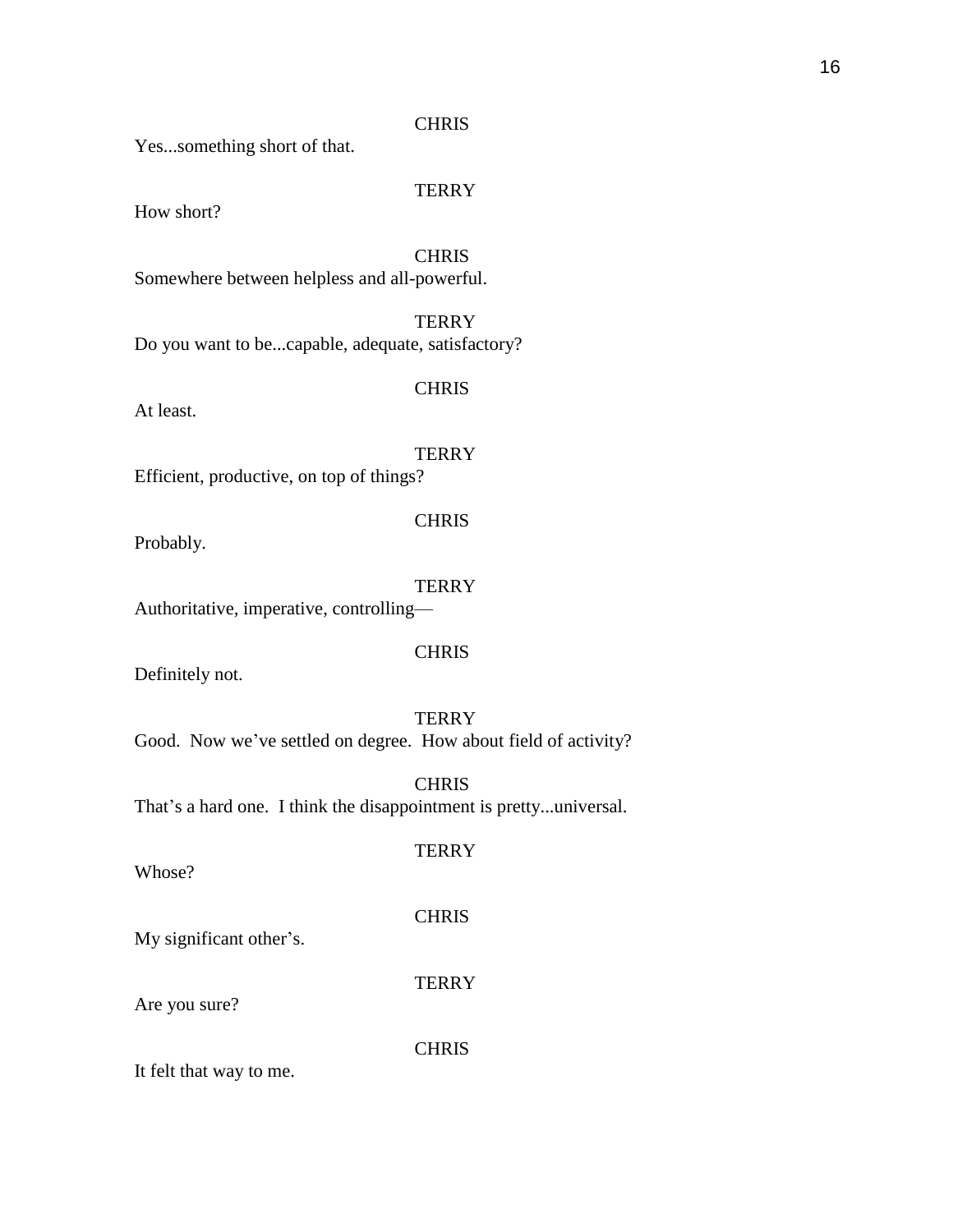I'm sorry. *(Pause.)* So you'd like to...

**CHRIS** Become a competent person.

**TERRY** 

Yes. Were any specifics mentioned?

CHRIS Medicine. **TERRY** Medicine? **CHRIS** I need to know stuff.

Like?

**TERRY** 

CHRIS

Like what kind of food not to eat if you've been throwing up.

Hmm...

# **CHRIS**

**TERRY** 

And what to do if somebody mistakes the mosquito-bite drops for the eye drops, and puts them in.

Ouch.

# **CHRIS**

**TERRY** 

Oh yes—and the difference between aspirin and tylenol.

**TERRY** 

The hard questions.

**CHRIS** 

Yeah.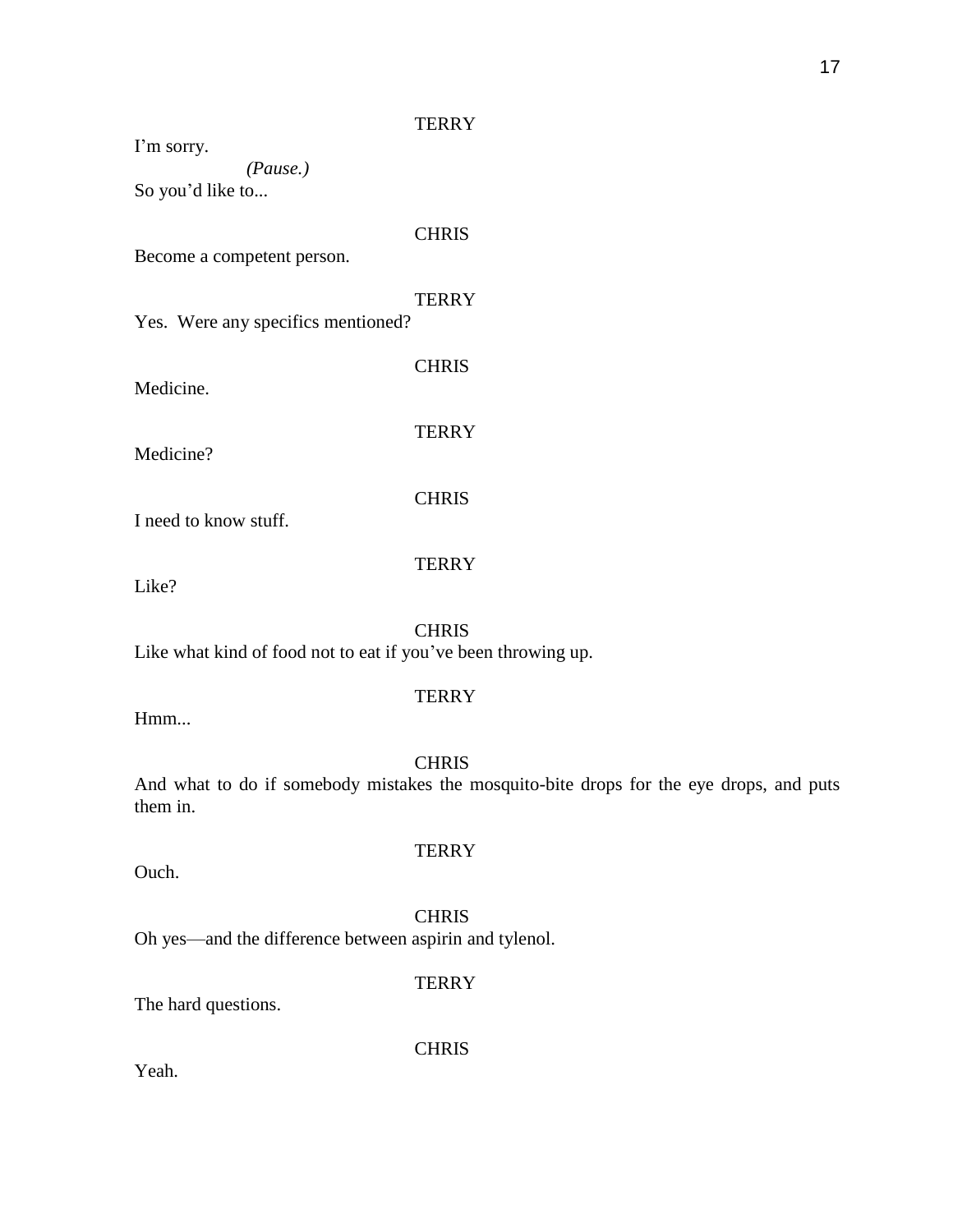*(Crossing to shelf.)* 

How about...

*(Perusing shelf, locating a book.) Complete Guide to Symptoms, Illness & Surgery?* 

# **CHRIS**

*(Taking the tome, reading cover.)*  "796 symptoms, 520 illnesses, 160 surgeries." *(Opening to various pages at random.)*  "Alzheimer's...anxiety...hot flashes...impotence...PMS...genital warts...hemorrhoid removal"...all the important stuff. *(Turning to last part.)*  "Aspirin" is not in the index. *(Returns book.)* 

#### **TERRY**

*(Pulling another book.)*  This one has a good medication guide. *(Hands book to CHRIS.)*  It's in the back.

# CHRIS

*(Checking.)*  Aspirin's not on this list either.

#### **TERRY**

Look under "analgesic" or "antipyretic."

# CHRIS

*(Looking.)* 

Wow! Here it is. Just like you said. Now how did you know that? I admire a person who knows things like that.

Thank you.

# CHRIS

**TERRY** 

Now see, if I had you at home, I wouldn't have to buy this book. *(Pause.)* 

**TERRY** 

What other?

CHRIS

Other what?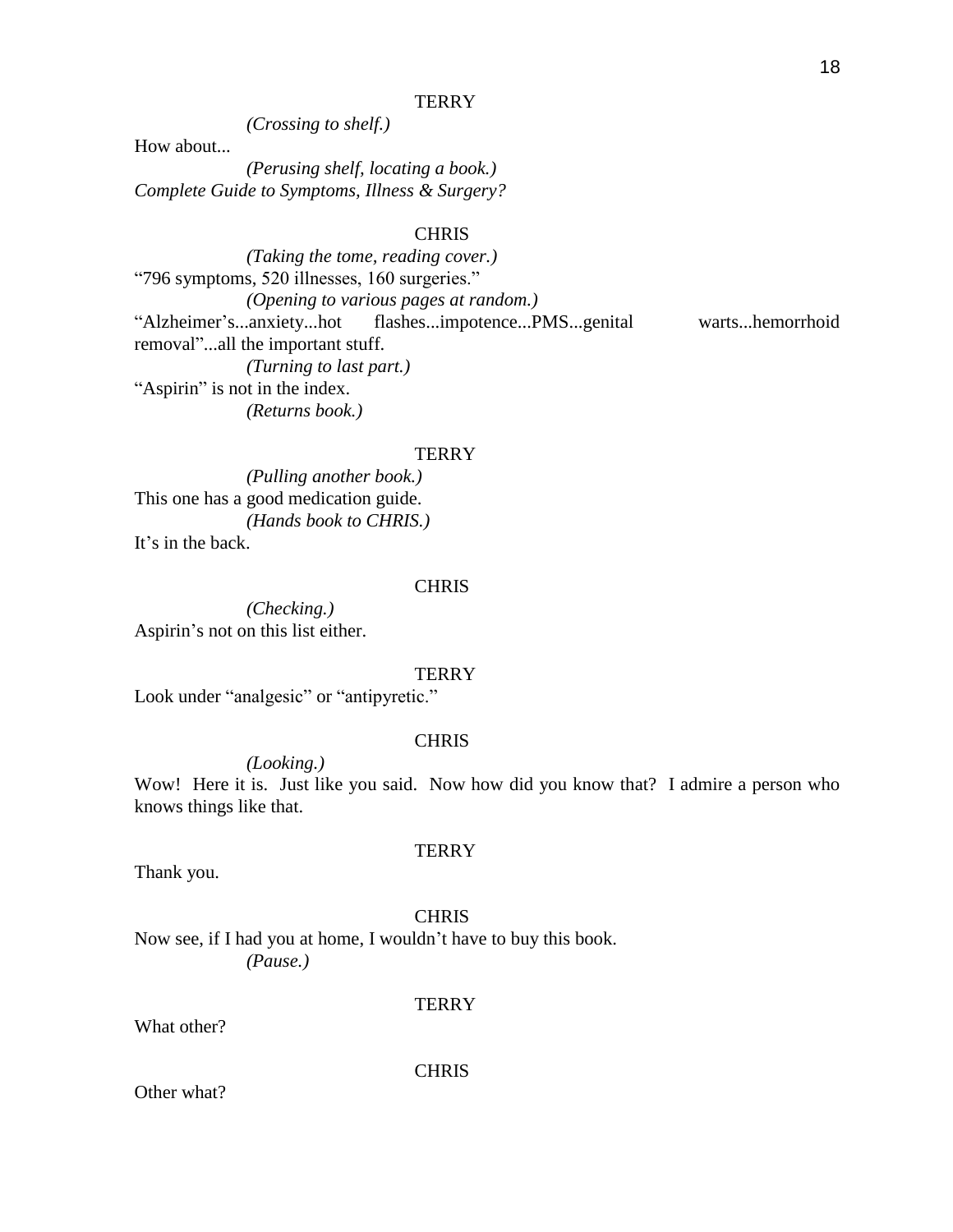Areas of desired competence?

# **CHRIS**

*(Beat.)*  Domestic engineering.

# **TERRY**

Like plumbing?

# **CHRIS**

Yeah, like how to adjust one of those thing-a-ma-jigs in the back of the toilet.

# **TERRY**

A ball cock assembly?

# **CHRIS**

That's the thing.

# **TERRY**

*(Pulls a book from another bookcase.)*  Try the *Home Repair Handbook*. *(Gives it to CHRIS.)* 

CHRIS Will this say what to do when the pipes freeze?

# **TERRY**

*(Shrugs.)*  Warm them with a hair dryer.

# CHRIS

Look, is there a gene for knowing this stuff or what? I mean where did you learn that?

I don't know.

# **CHRIS**

**TERRY** 

Come on—did you read that in this book?

# **TERRY**

No. But you can.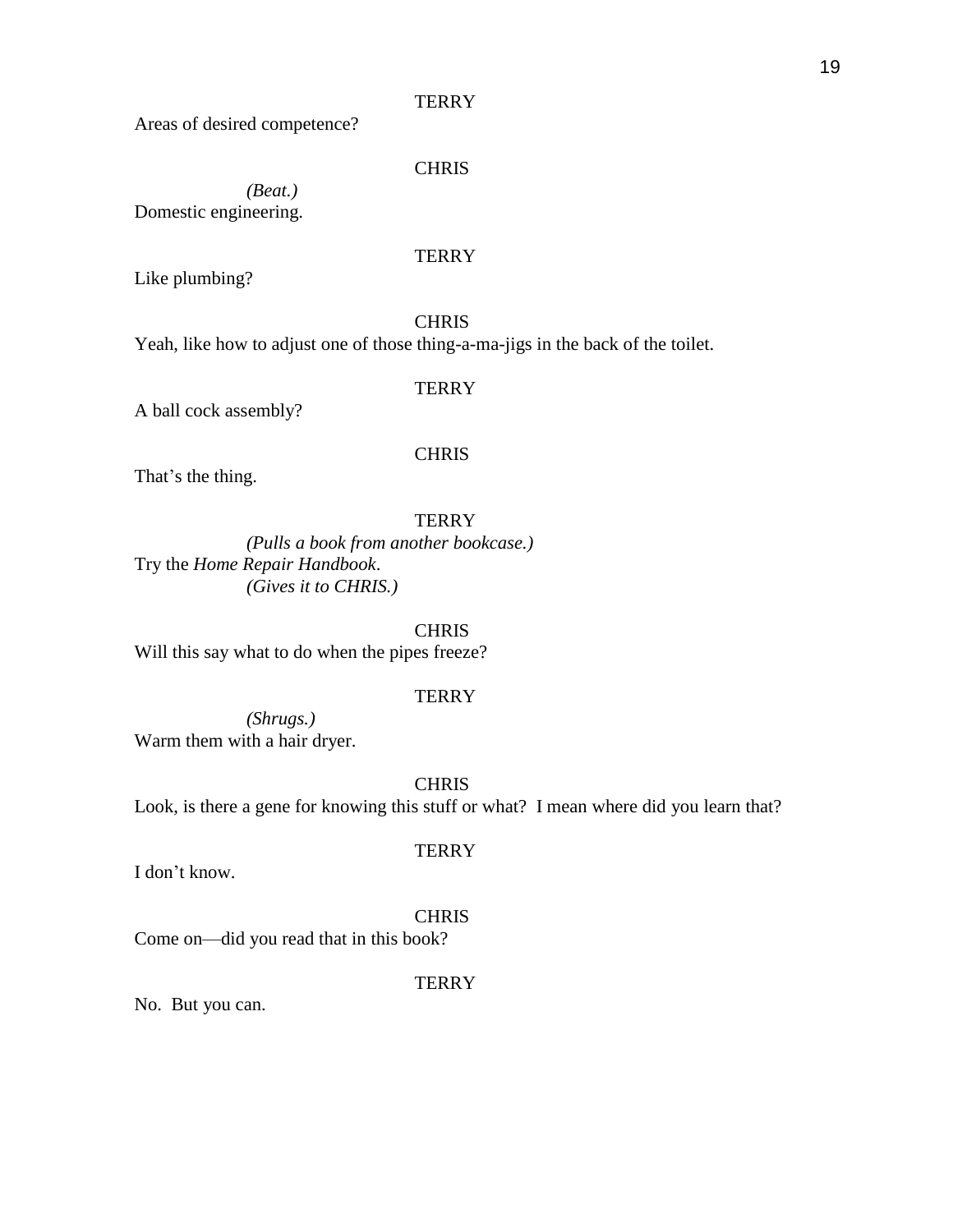# **CHRIS**

You probably even know how to install a dimmer switch.

# **TERRY**

They come in handy, don't they?

# **CHRIS**

So—you're a romantic.

# **TERRY**

*(Ignoring this.)*  Anything else?

# **CHRIS**

Did I say something wrong?

# **TERRY**

Is there another competence you want to develop?

**CHRIS** 

Yes. I'd like to be better at...looking after...taking care of...living things.

# **TERRY**

What kind of living things?

# **CHRIS**

Well...plants?

# **TERRY**

*(Reaching to another shelf.)*  You could read *The New York Times Book of House Plants. (Hands it to CHRIS.)* 

#### **CHRIS**

*(Paging through.)*  Pictures. That's good. Oh—here's one we have—with the little pink flowers.

# **TERRY**

*(Just glancing at the page upside down, then, looking at CHRIS.)* 

Cyclamen. Yes, beautiful blooms. Requires a lot of care though: just the right temperature, the right amount of light and water, daily misting, the pebble base. You have to really love it.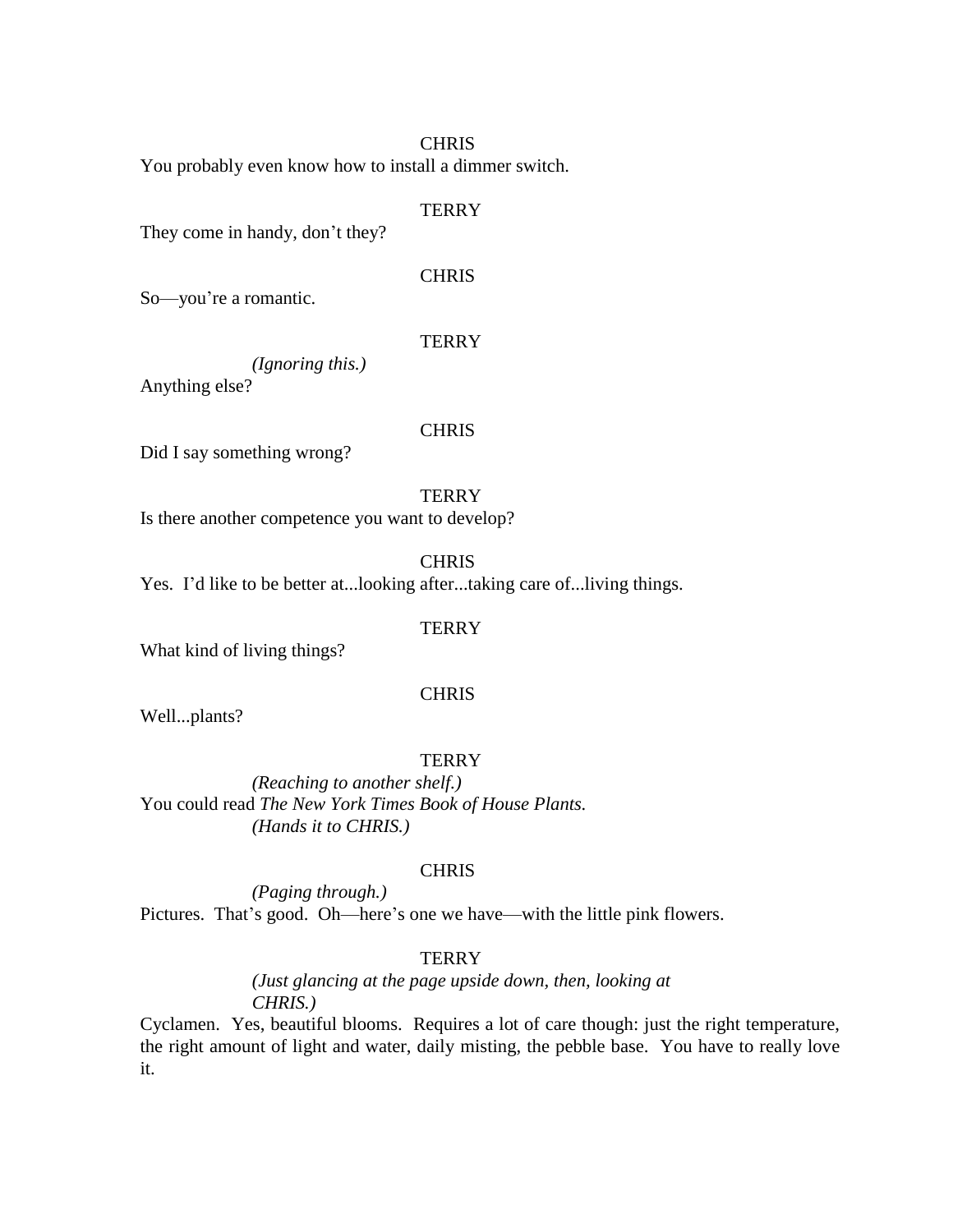# **CHRIS**

Oh, I do. I do. But sometimes it's hard to know...what a living thing needs.

# **TERRY**

Well, the book is pretty specific about—

# **CHRIS**

*(Interrupting.)*  Yeah, right. So...if I read these books...will that do it?

# **TERRY**

Hmm...assuming you apply what you learn?

**CHRIS** 

I mean—you seem real clear on it—is that all there is to competence?

# **TERRY**

It's a good start.

# **CHRIS**

Tell me, do you believe in talking to plants?

# **TERRY**

Some people do. Do you?

# **CHRIS**

I read to them. I believe all living things need...poetry.

# **TERRY**

But could your cyclamen live on poetry?

#### **CHRIS**

Could my cyclamen live without poetry? *(Takes a volume of Emily Dickinson from the poetry shelf, opens to a familiar page, and recites without having to read it, looking at TERRY.)*  "It's all I have to bring today— This, and my heart beside—

This, and my heart, and all the fields—

And all the meadows wide—

Be sure you count—should I forget

Some one the sum could tell—

This, and my heart, and all the Bees

Which in the Clover dwell."

*(CHRIS slowly closes book and replaces it on shelf. Beat.)*